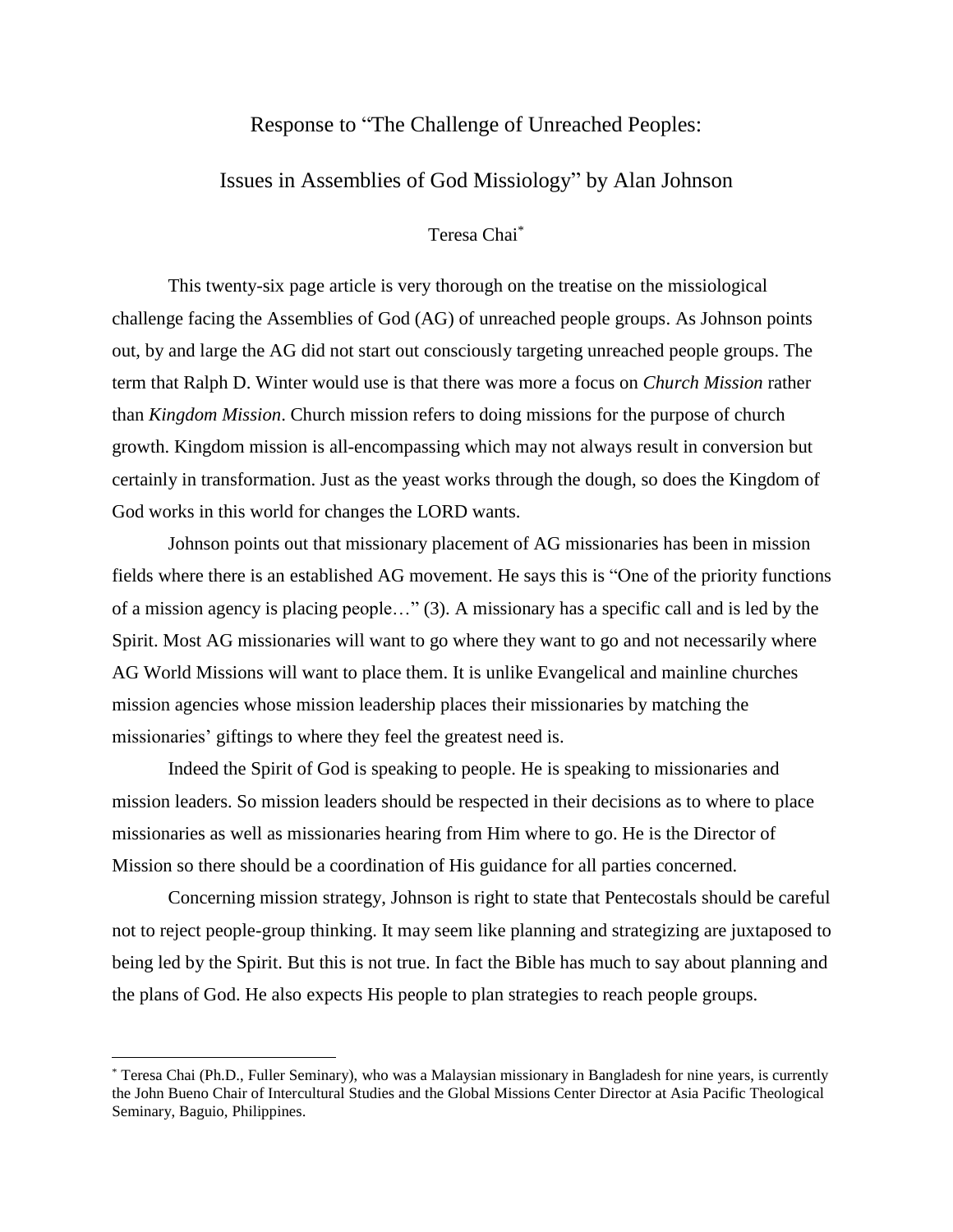There is value in databases. There are groups such as Joshua Project and the Barna group that make it their ministry to collect useful data to feed to missionaries and other church leaders so that they would be informed about the people groups. This will give them adequate profiles on each people group. Under the inspiration of the Spirit and as they cover these databases with much prayer, they may have creative ways to evangelize. Yet note that some information is sensitive and these groups need to be careful of the level of sensitivity and confidentiality. These profiles may give missionaries redemptive analogies, keys into the culture and effective ways of communicating the gospel.

"People blindness" may be one aspect of the challenge of reaching the unreached people groups but I think that prior challenges are getting over the "color bar" and ethnocentricity that exist among missionaries as well as national church members. Some of these are so steeped into people by their cultures. For example, it could have been instilled in a person by their upbringing. I can remember I had a fear of men with turbans because of my mother threatening me as a child that such a man would kidnap me if I misbehaved. When I first was to go to Bangladesh, and the people of the country were called Bengalis, I thought there would be mainly men with turbans there. In Malaysia we wrongly called Sikhs Bengalis, and in fact they are Punjabis. I was gripped with an irrational fear of going to Bangladesh until I actually got there. This personal vignette illustrates that there may be prejudices that run deep from one people group to another.

There could be another reason a national church maybe resistant to reaching out to an unreached people group and that could be the restriction in the country for Christians to proselytize those are not Christians. In such cases, it could be wiser for the missionaries to work independently of the national church so that they are not implicated should there be a crackdown. It would be unfair to endanger the existing national church. An illustration of this would be in countries where believers of a certain religious background have to remain as secret believers. Another scenario is when the names and locations of believers must be kept under strict confidence who would be in fear for their lives once revealed.

The AG has been known to establish national AG churches. It is a matter of traditional pride. It is the raising of the AG flag. However, in more recent times there has been a trend in some countries to no longer name national churches with the words "Assemblies of God." The church names commonly are with the descriptors: Community Center, Christian Fellowship, Full

33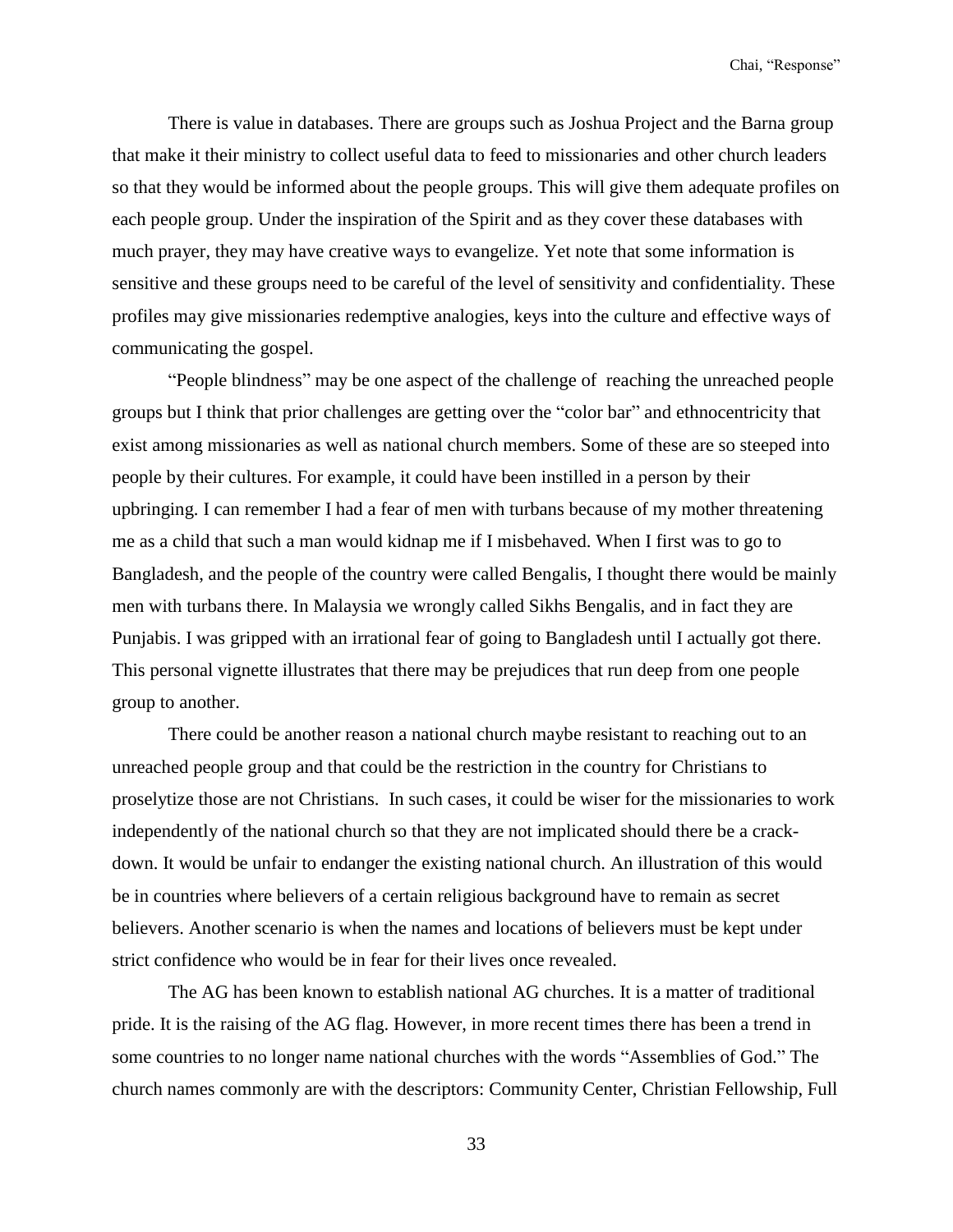Gospel Church or Convention Center. Thus although there may be an affiliation by these churches, there is not necessarily a clear denominational identification. Besides this, going back into AG history, the AG began as a movement and churches within that movement were part of the fellowship. The coming together of the churches was voluntary. There was mutual respect and encouragement but not central control. In a sense it was a reaction to denominationalism. Leadership positions with the titles such as "bishops" were resisted, but this seems to be changing. Today, some AG ministers may even accept the title "apostle."

I like the phrase "planting apostolic churches" in Johnson's essay. This is exactly what national churches must be doing. A friend of mine in Malaysia has caught on to this concept. He has been church planting among a tribal people group who make up one of the aboriginal peoples of West Malaysia. Although these aboriginal churches are not financially well off, they are spiritually rich. After just two years since the initial church plant, they are going out to plant their own churches among other tribes. They are using their own resources including people and money. This is an example of attaining the goal of apostolic churches.

Johnson does draw our attention to the fact that "movements in flatter house church networks that are now so often touted as "the answer" to the problem of mission among the unreached." (19). This is true; it is not a hierarchy that is the way to control movements or networks. The Holy Spirit gives more freedom to human beings than human beings give to each other. There is a more controlling spirit in the church which tries to ensure that there is uniformity but not necessarily unity. In house church movements, leadership is joint and matters are discussed for making decisions for the common good. Another advantage is for security reasons. If one leader is arrested he or she may not endanger the whole fellowship.

Discipling is an important function of establishing a church among an unreached people group. The premise is that they do not have any contact with the gospel or Christians prior to conversion. It is building disciples from ground zero. The advantage is that the foundations will be laid fresh and not built upon any previously existing traditions. I have come across several discipleship systems which is a freshly emphasized key aspect of the church's responsibility. With unreached people groups with whatever discipleship system that is *adopted*, it must also be *adapted* so that it fits that particular people group to produce effective disciples. Some of the discipleship groups must be gender and age based in order to be culturally appropriate. This also applies to the disciplers themselves. For example, men may or may not be able to disciple

34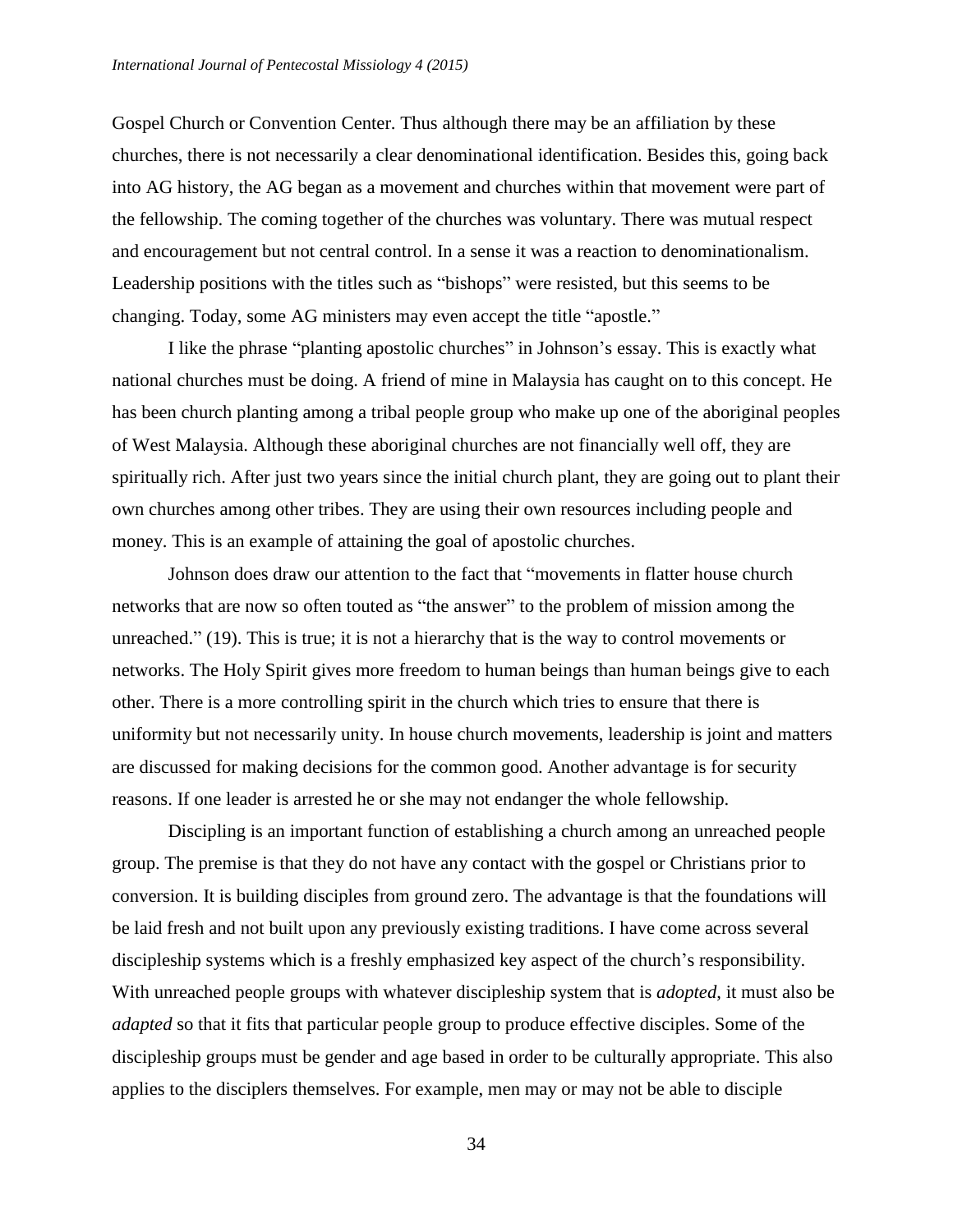Chai, "Response"

women but women most likely in many cultures may not disciple men, and a younger person may not be a discipler for a group of older people.

The challenge for the missionaries is the timing of handing over the leadership of the newly planted church. Perhaps in order to do things as timely as possible, leaders should be identified early. It should not be one leader but as many as can be identified. Once this is done it is a continual training process. In this aspect, too, gender and age may play a part. However, it should not mean that women and younger leaders cannot be trained. The training may need take place separately but it should not be neglected. Also, a culturally appropriate way should be found as to how women and younger leaders can be involved in decision-making from the very beginning. Timing is crucial. Handing over leadership from missionaries to national leaders too soon may be pre-mature and may set up national leaders for failure. Handing over leadership too late may cause a culture of vying for power, and it may cause struggles among top leadership positions. Therefore, prayers should be said for a seamless changing of the guard under the guidance of the Holy Spirit. "Absolute power corrupts absolutely." The church must guard against this.

It is important not to let money get in the way. The attitude has been even in the church that the one who holds the purse holds the power. That is the purpose of the three-self principle. But in some cases, it is not possible for the national church achieve that level of financial independence as quickly as projected. But if national leadership is already in place, then even though there is still missionary financial support, decision-making should be in the hands of the national church leaders. Money can corrupt. The Bible warns Christians that the love of money is the root of evil. Very efficient accountability systems are very important. This is not fool-proof; the Holy Spirit is fool-proof. In the Book of Acts, the case of Ananias and Sapphira illustrates how the Holy Spirit can reveal sin in the camp. It is wise that property, bank accounts and such are never in the control of one person. If it is possible, a trust should be established.

In his essay, Johnson calls for "a missions philosophy that allows for the mission agency to work *for* the advancement of the existing national church, *with* that church to reach out to the unreached peoples in different cultural settings, and to pioneer *outside* of the boundaries of that national church to see new associations formed that relate fraternally to the existing body when circumstances are such that they cannot pursue that goal together." (23) I think this is a timely

35